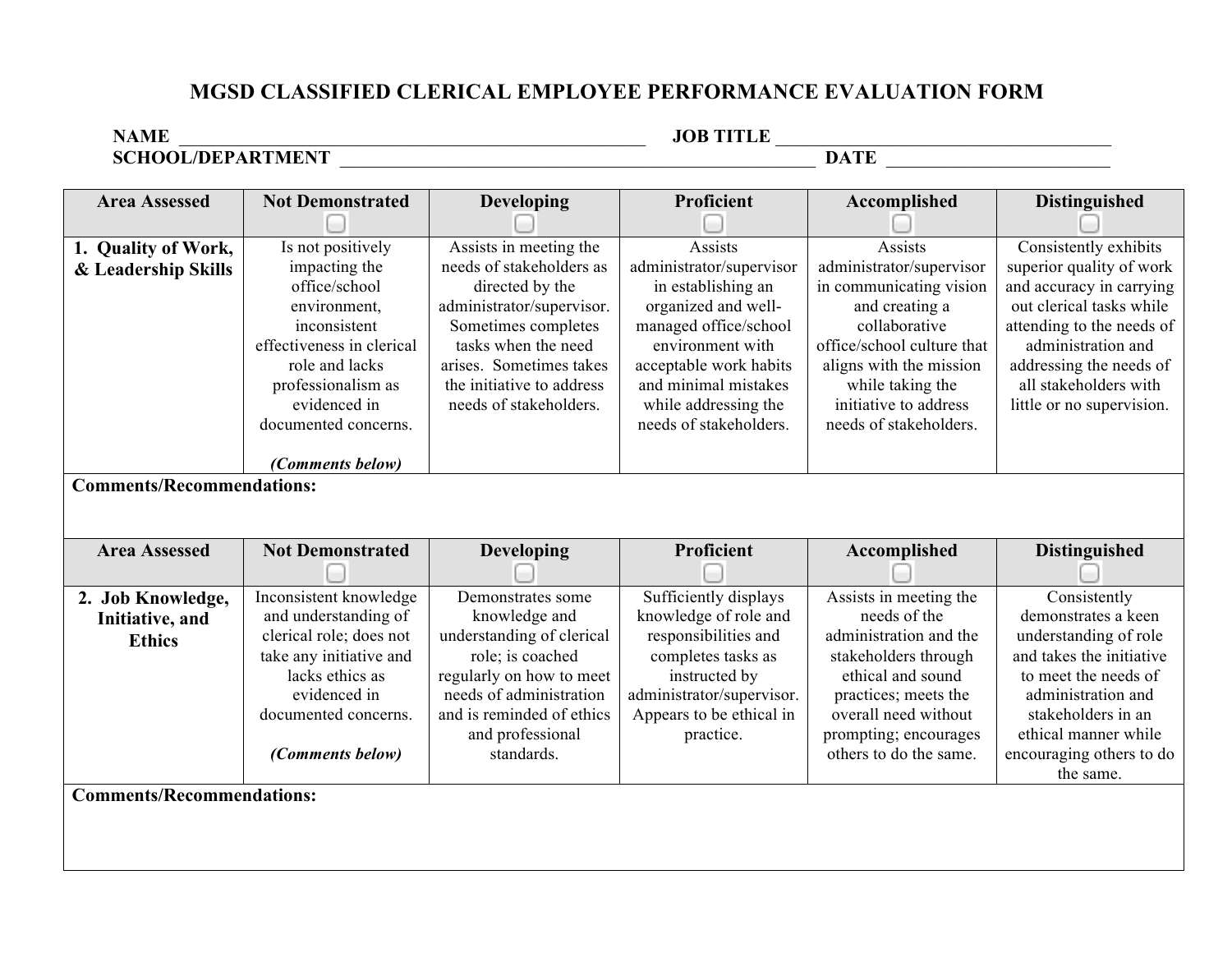| <b>Area Assessed</b>             | <b>Not Demonstrated</b>                        | <b>Developing</b>                                       | Proficient                                      | Accomplished                                       | <b>Distinguished</b>                                   |
|----------------------------------|------------------------------------------------|---------------------------------------------------------|-------------------------------------------------|----------------------------------------------------|--------------------------------------------------------|
|                                  |                                                |                                                         |                                                 |                                                    |                                                        |
| 3.                               | Inconsistent display and                       | Understands the role and                                | Reasonably                                      | Consistently                                       | Has a superior quality of                              |
| Dependability                    | understanding of                               | responsibilities, but requires                          | demonstrates                                    | demonstrates                                       | professionalism as                                     |
| and                              | professionalism; does not                      | supervision for tasks to be                             | professionalism within                          | professionalism by                                 | evidenced by reporting to                              |
| Professionalism                  | report to work regularly                       | completed accurately; has<br>been reminded of           | the assigned role by                            | reporting to work in a                             | work, meetings, and                                    |
|                                  | or in a timely manner<br>and/or tends to leave |                                                         | reporting to work on<br>time, performing duties | timely manner, is                                  | school events outside of                               |
|                                  |                                                | expectations regarding                                  |                                                 | reliable in performing<br>duties with little to no | required hours, performs                               |
|                                  | work early; is not<br>professional in          | professional appearance and<br>effective communication. | as expected with some<br>supervision, and being | supervision, and is                                | duties accurately with no<br>supervision, is           |
|                                  | appearance and                                 |                                                         | professional in both                            | professional in                                    | consistently professional                              |
|                                  | communication as                               |                                                         | appearance and                                  | appearance and                                     | in appearance and                                      |
|                                  | evidenced in documented                        |                                                         | communication.                                  | communication with                                 | communication with all                                 |
|                                  | concerns.                                      |                                                         |                                                 | colleagues, students,                              | stakeholders.                                          |
|                                  |                                                |                                                         |                                                 | and parents.                                       |                                                        |
|                                  | (Comments below)                               |                                                         |                                                 |                                                    |                                                        |
| <b>Comments/Recommendations:</b> |                                                |                                                         |                                                 |                                                    |                                                        |
|                                  |                                                |                                                         |                                                 |                                                    |                                                        |
|                                  |                                                |                                                         |                                                 |                                                    |                                                        |
|                                  |                                                |                                                         |                                                 |                                                    |                                                        |
| <b>Area Assessed</b>             | <b>Not Demonstrated</b>                        | Developing                                              | Proficient                                      | Accomplished                                       | <b>Distinguished</b>                                   |
|                                  |                                                |                                                         |                                                 |                                                    |                                                        |
| 4. Professional                  | Inconsistent display and                       | Understands the vision and                              | Reasonably promotes the                         | Consistently promotes<br>the vision and mission    | Enthusiastically promotes<br>the vision and mission of |
| <b>Attitude and</b>              | understanding of vision                        | mission of the school and                               | vision and mission of the                       |                                                    | the school and/or district                             |
| <b>Demeanor</b>                  | and mission; does not<br>communicate           | district but has difficulty                             | school and district by                          | of the school and/or                               |                                                        |
|                                  | professionally with all                        | communicating<br>professionally with all                | communicating<br>professionally as expected     | district by having a<br>pleasant and positive      | by having a pleasant and<br>positive attitude,         |
|                                  | stakeholders; does not                         | stakeholders. Follows                                   | with all stakeholders and                       | attitude,                                          | communicating effectively                              |
|                                  | follow established                             | established policies,                                   | following established                           | communicating                                      | without bias, and                                      |
|                                  | policies, procedures,                          | procedures, and protocol                                | policies, procedures and                        | effectively without                                | following established                                  |
|                                  | and protocols as                               | most times.                                             | protocol.                                       | bias, and following                                | policies, procedures and                               |
|                                  | evidenced in                                   |                                                         |                                                 | established policies,                              | protocol while                                         |
|                                  | documented concerns.                           |                                                         |                                                 | procedures and                                     | encouraging others to do                               |
|                                  |                                                |                                                         |                                                 | protocol.                                          | the same.                                              |
|                                  | (Comments below)                               |                                                         |                                                 |                                                    |                                                        |
| <b>Comments/Recommendations:</b> |                                                |                                                         |                                                 |                                                    |                                                        |
|                                  |                                                |                                                         |                                                 |                                                    |                                                        |
|                                  |                                                |                                                         |                                                 |                                                    |                                                        |